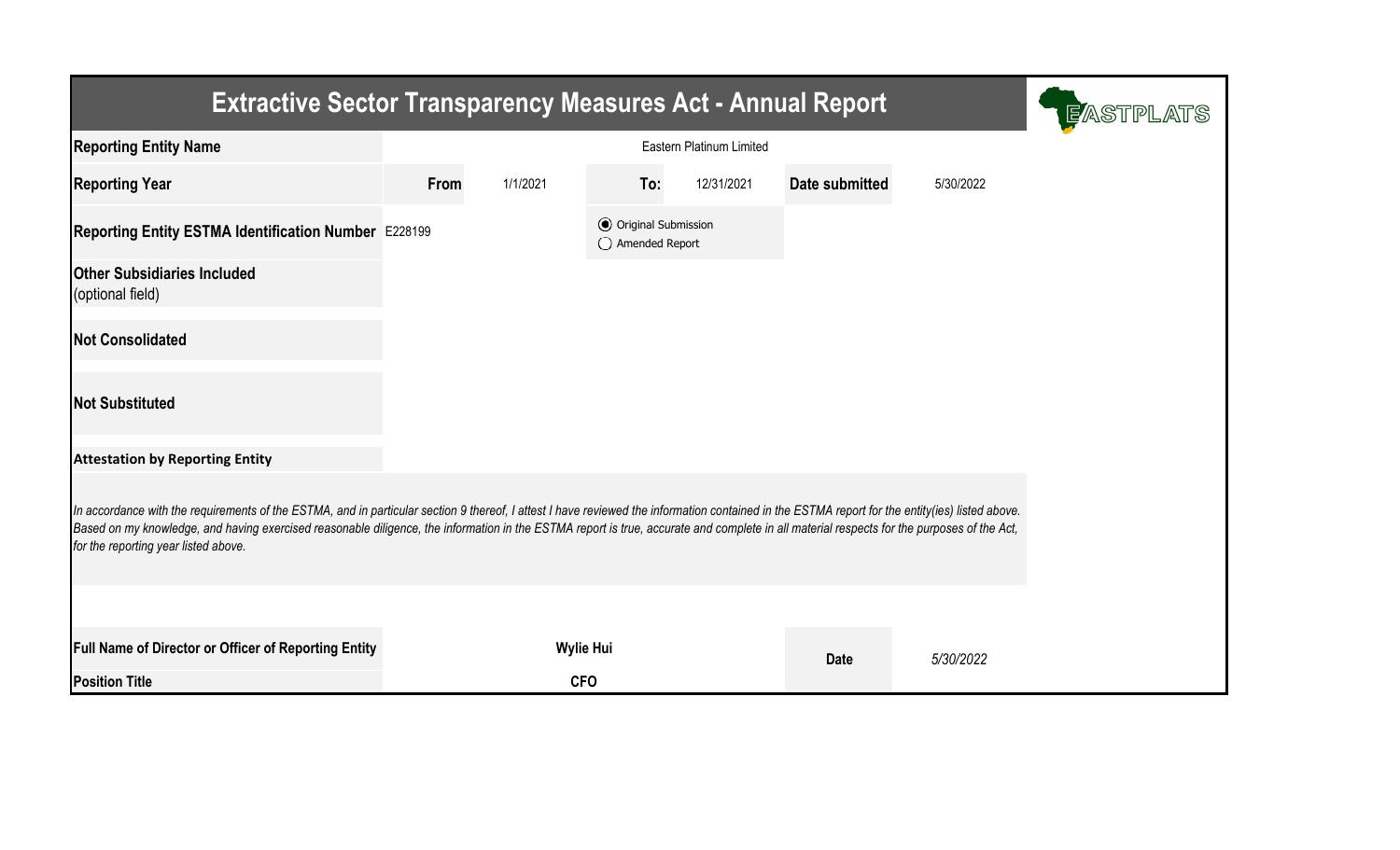|                                                                                                                                                                                  | <b>Extractive Sector Transparency Measures Act - Annual Report</b> |                                                                                 |                                            |                  |                            |                                |                |                  |                                               |                                      |                                                                                                                                                                                   |  |
|----------------------------------------------------------------------------------------------------------------------------------------------------------------------------------|--------------------------------------------------------------------|---------------------------------------------------------------------------------|--------------------------------------------|------------------|----------------------------|--------------------------------|----------------|------------------|-----------------------------------------------|--------------------------------------|-----------------------------------------------------------------------------------------------------------------------------------------------------------------------------------|--|
| <b>Reporting Year</b><br><b>Reporting Entity Name</b><br><b>Reporting Entity ESTMA</b><br><b>Identification Number</b><br><b>Subsidiary Reporting Entities (if</b><br>necessary) | From:                                                              | 1/1/2021                                                                        | To:<br>Eastern Platinum Limited<br>E228199 | 12/31/2021       | Currency of the Report CAD |                                |                |                  |                                               |                                      |                                                                                                                                                                                   |  |
| <b>Payments by Payee</b>                                                                                                                                                         |                                                                    |                                                                                 |                                            |                  |                            |                                |                |                  |                                               |                                      |                                                                                                                                                                                   |  |
| Country                                                                                                                                                                          | Payee Name <sup>1</sup>                                            | Departments, Agency, etc<br>within Payee that Received<br>Payments <sup>2</sup> | <b>Taxes</b>                               | <b>Royalties</b> | Fees                       | <b>Production Entitlements</b> | <b>Bonuses</b> | <b>Dividends</b> | Infrastructure<br><b>Improvement Payments</b> | <b>Total Amount paid to</b><br>Payee | Notes <sup>34</sup>                                                                                                                                                               |  |
| South Africa                                                                                                                                                                     | South African Revenue<br>Services(SARS)                            |                                                                                 | 130,000                                    |                  |                            |                                |                |                  |                                               | 130,000                              | The Fiscal year end fx rate refers to the exchange<br>rate from South Africa Rand to Canadian Dollars,<br>ZAR = \$0.07941 CAD. All payments rounded to<br>the nearest C\$10,000   |  |
| South Africa                                                                                                                                                                     | <b>Madibeng Municipality</b>                                       |                                                                                 | 230,000                                    |                  |                            |                                |                |                  |                                               | 230,000                              | The Fiscal year end fx rate refers to the exchange<br>rate from South Africa Rand to Canadian Dollars, 1<br>ZAR = \$0.07941 CAD. All payments rounded to<br>the nearest C\$10,000 |  |
| South Africa                                                                                                                                                                     | Thaba Chweu Municipality                                           |                                                                                 | 140,000                                    |                  |                            |                                |                |                  |                                               | 140,000                              | The Fiscal year end fx rate refers to the exchange<br>rate from South Africa Rand to Canadian Dollars, 1<br>ZAR = \$0.07941 CAD. All payments rounded to<br>the nearest C\$10,000 |  |
|                                                                                                                                                                                  |                                                                    |                                                                                 |                                            |                  |                            |                                |                |                  |                                               |                                      |                                                                                                                                                                                   |  |
|                                                                                                                                                                                  |                                                                    |                                                                                 |                                            |                  |                            |                                |                |                  |                                               |                                      |                                                                                                                                                                                   |  |
| <b>Additional Notes:</b>                                                                                                                                                         |                                                                    |                                                                                 |                                            |                  |                            |                                |                |                  |                                               |                                      |                                                                                                                                                                                   |  |